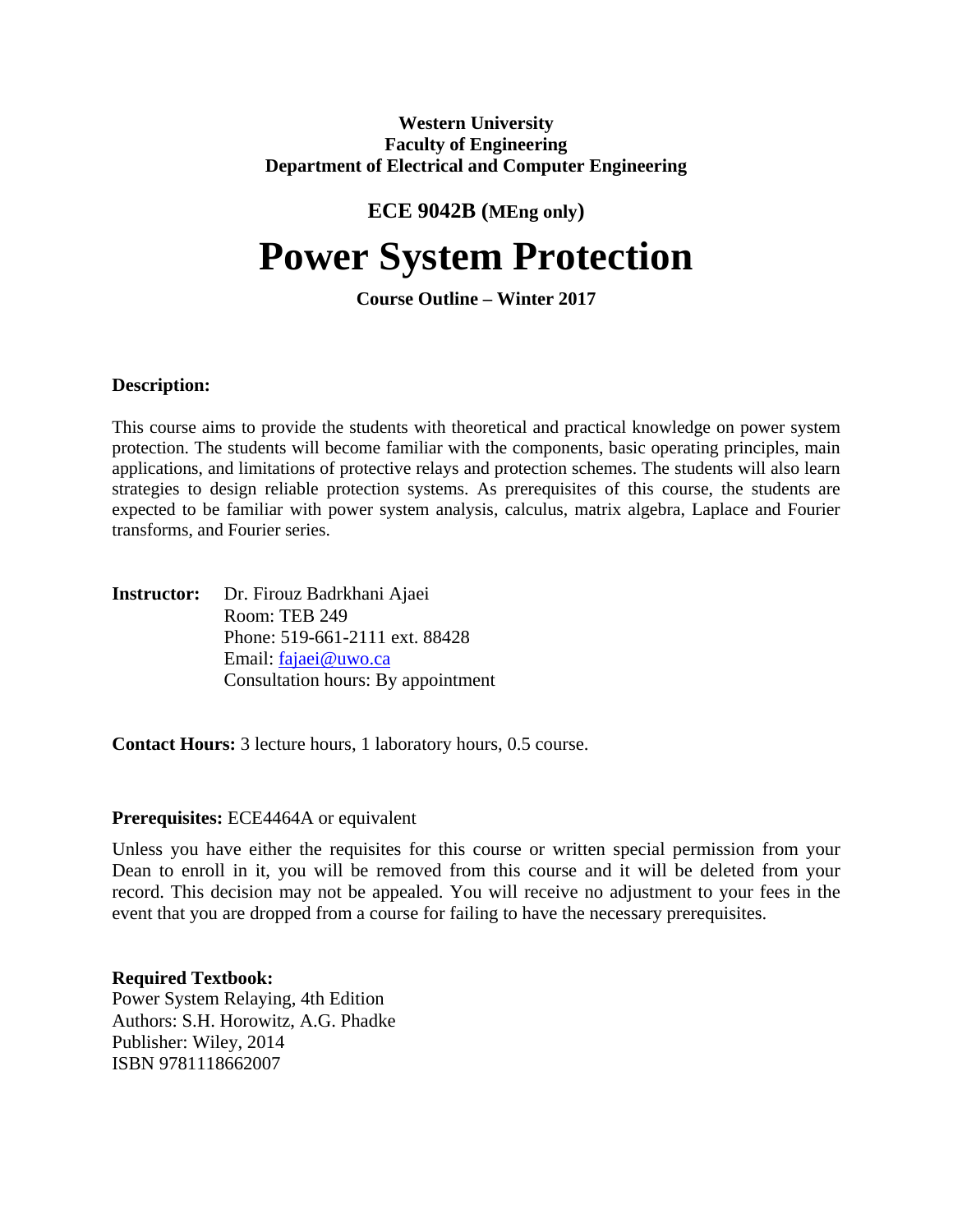#### **Recommended References:**

Protective Relaying: Principles and Applications, Author: J.L. Blackburn Taylor & Francis Ltd, 2007. Available for Download at Taylor Library: http://www.lib.uwo.ca. ISBN: 0824709721

Protective Relaying Theory and Applications, Author: W.A. Elmore Marcel Dekker, 2004. Available at Taylor Library: TK2861.E45 2004. ISBN: 0824709721

#### **Topics and Specific Learning Objectives:**

#### **1. Philosophy of power system protection**

At the end of this section, a successful student will be able to describe:

- **a.** necessity of protecting power systems and power equipment
- **b.** various aspects of power system protection

#### **2. Relay technologies**

At the end of this section, s a successful student will understand:

- **a.** main elements of protection systems
- **b.** protection relay hardware
- **c.** relay technologies, i.e., electromechanical, solid-sate and microprocessor based relays

#### **3. Protection of distribution circuits**

At the end of this section, a successful student will be able to:

- **a.** select proper current and voltage transformers for distribution system protection
- **b.** determine setting parameters and coordinate overcurrent relays

#### **4. Protection of looped circuits using directional over current relays**

At the end of this section, a successful student will be able to:

- **a.** describe the need for directional overcurrent relays
- **b.** determine setting parameters and coordinate directional overcurrent relays

#### **5. Protection of transmission lines**

At the end of this section, a successful student will be able to:

- **a.** describe the need for distance protection and its basic operation principles
- **b.** determine setting parameters of distance relays
- **c.** describe basic operation principle of communication aided protection schemes
- **d.** determine setting parameters of communication aided protection schemes

#### **6. Protection of transformers and busbars**

At the end of this section, a successful student will be able to:

- **a.** describe basic operation principle of differential protection systems
- **b.** demonstrate an understanding of transformer and busbar protection
- **c.** determine setting parameters for transformer and busbar protection

#### **7. Protection of generators and motors**

At the end of this section, a successful student will be able to:

**a.** demonstrate knowledge of generator and motor protection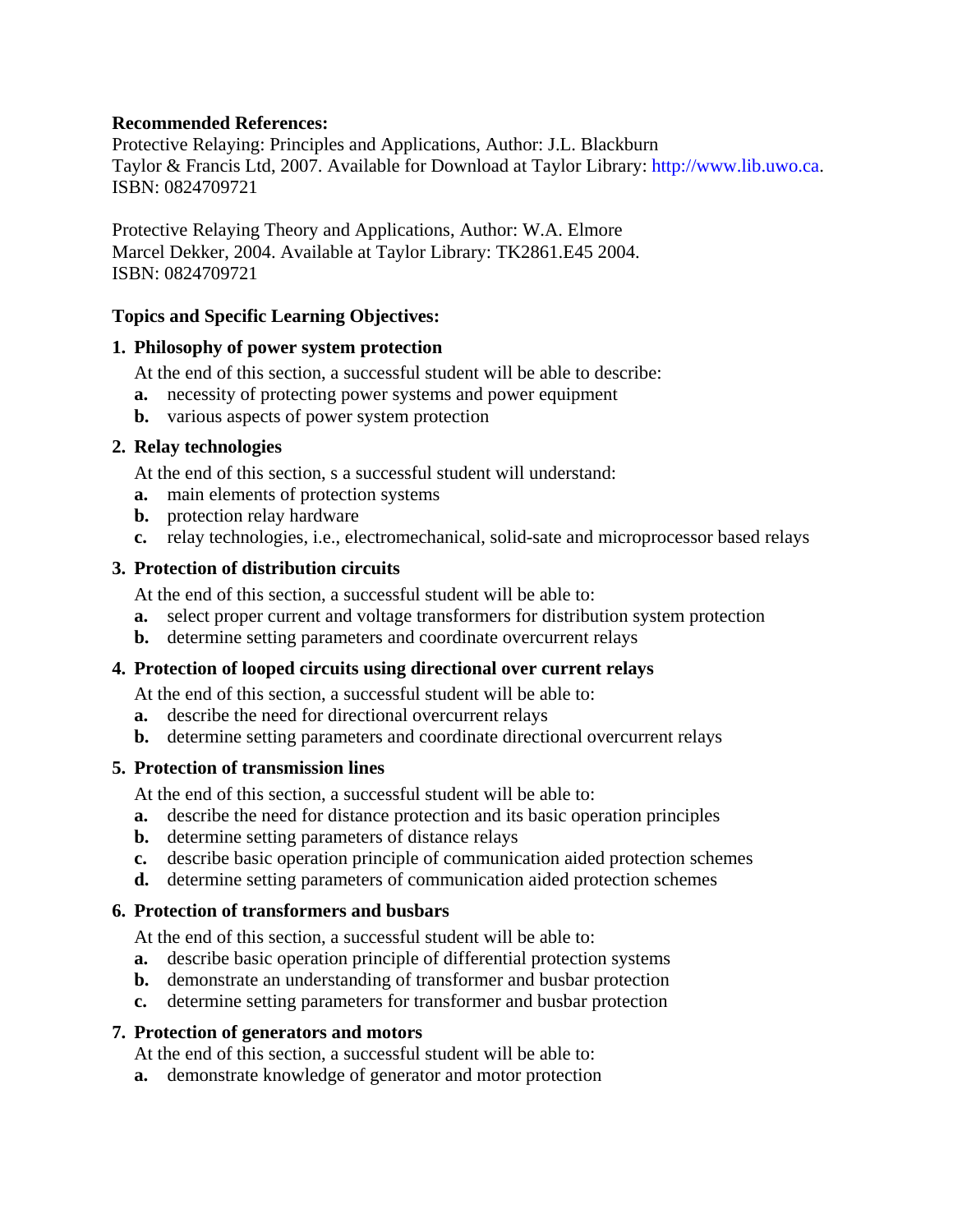#### **Evaluation**

| <b>Course Component</b>  | Weight |
|--------------------------|--------|
| Laboratory               | 25 %   |
| Midterm Test             | 25 %   |
| <b>Final Examination</b> | 50 %   |

To obtain a passing grade in the course, a mark of 50% or more must be achieved on the final examination as well as on the laboratory. A final examination or laboratory mark < 50% will result in a final course grade of 48% or less.

**Laboratory:** Various industrial relay software and hardware will be used in the lab to provide the students with hands-on experience and help them become familiar with engineering tools used for power system protection.

**Midterm Test:** The mid-term exam will be closed book and will be held during course lecture hours. Only non-programmable calculators will be allowed. The date will be announced on the OWL course website.

**Final Examination:** The final examination will cover all course content and will be closed book. The exam will take place during the regular examination period. Only non-programmable calculators will be allowed.

**Lab Report Submission:** All lab reports must be submitted electronically via OWL (hard copy will not be accepted). Each submission must be a single PDF file. Any computer code or model that is developed by the student as part of the solution for the assignment/lab must be submitted along with the PDF file. The files should not be compressed.

**Late Submission Policy:** All assignments and lab reports are due by 23:55 on the due date. Late submissions will not be accepted. In case the assignment/report cannot be submitted through OWL (due to technical issues), the students can submit them by sending an email to the instructor.

**Use of English:** In accordance with Senate and Faculty Policy, students may be penalized up to 10% of the marks on all assignments, tests, and examinations for improper use of English. Additionally, poorly written work with the exception of the final examination may be returned without grading. If resubmission of the work is permitted, it may be graded with marks deducted for poor English and/or late submission.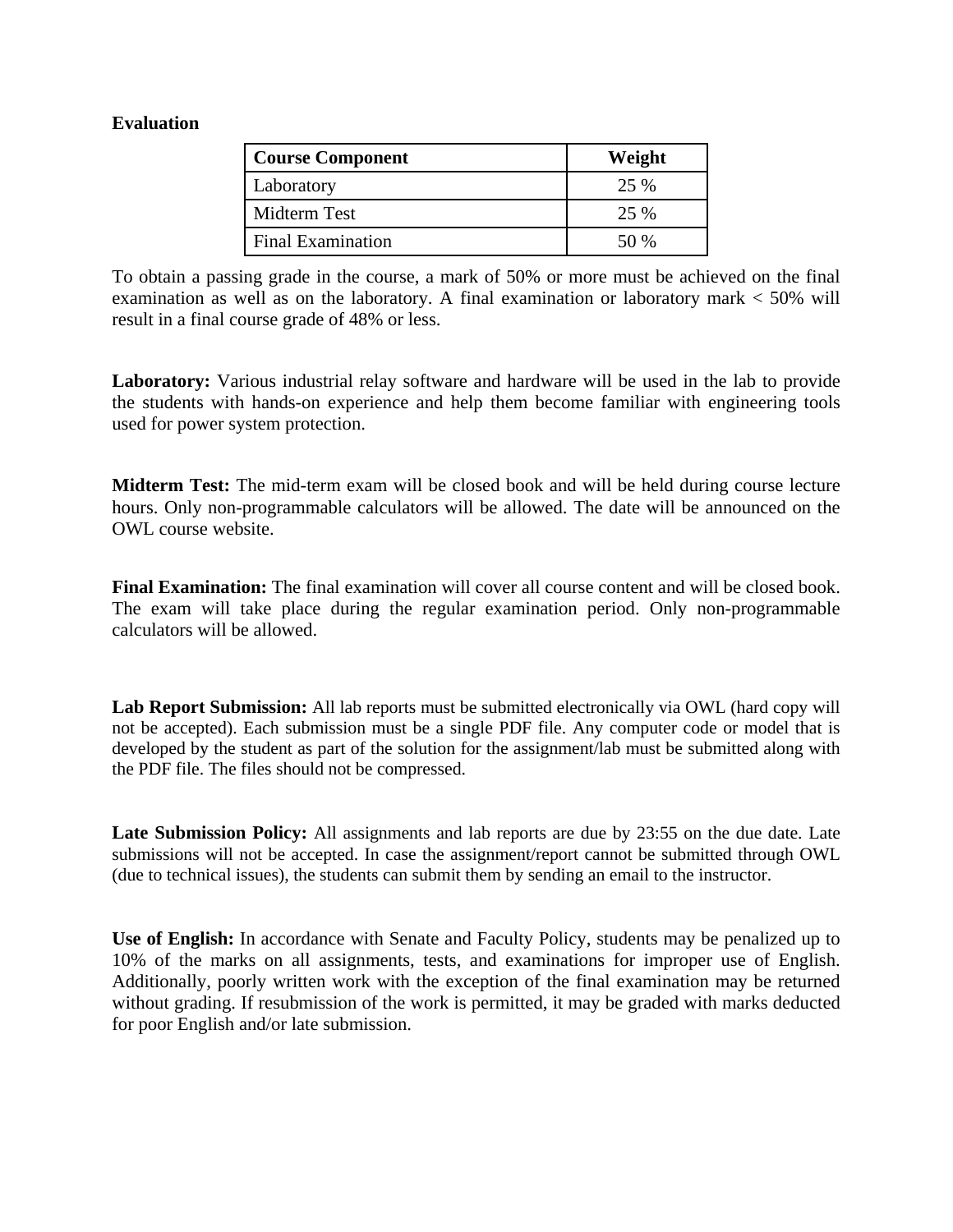**Attendance:** Any student who, in the opinion of the instructor, is absent too frequently from class, laboratory, or tutorial periods will be reported to the Dean (after due warning has been given). On the recommendation of the department, and with the permission of the Dean, the student will be debarred from taking the regular final examination in the course.

**Absence due to Illness or Other Circumstances:** Students should immediately consult with the instructor or department Chair if they have any problems that could affect their performance in the course. Where appropriate, the problems should be documented (see the attached "Instructions for Students Unable to Write Tests or Examinations or Submit Assignments as Scheduled"). The student should seek advice from the instructor or department Chair regarding how best to deal with the problem. Failure to notify the instructor or department Chair immediately (or as soon as possible thereafter) will have a negative effect on any appeal.

For more information concerning medical accommodations, see the relevant section of the Academic Handbook:

http://www.uwo.ca/univsec/pdf/academic\_policies/appeals/accommodation\_medical.pdf

For more information concerning accommodations for religious holidays, see the relevant section of the Academic Handbook: http://www.uwo.ca/univsec/pdf/academic\_policies/appeals/accommodation\_religious.pdf

**Missed Midterm Examinations:** If a student misses a midterm examination, the exam will not be rescheduled. The student must follow the Instructions for Students Unable to Write Tests and provide documentation to their department within 24 hours of the missed test. The department will decide whether to allow the reweighting of the test, where reweighting means the marks normally allotted for the midterm will be added to the final exam. If no reasonable justification for missing the test can be found, then the student will receive a mark of zero for the test.

If a student is going to miss the midterm examination for religious reasons, they must inform the instructor in writing within 48 hours of the announcement of the exam date or they will be required to write the exam.

**Cheating and Plagiarism:** Students must write their essays and assignments in their own words. Whenever students take an idea or a passage from another author, they must acknowledge their debt both by using quotation marks where appropriate and by proper referencing such as footnotes or citations. University policy states that cheating, including plagiarism, is a scholastic offence. The commission of a scholastic offence is attended by academic penalties, which might include expulsion from the program. If you are caught cheating, there will be no second warning.

All required papers may be subject to submission for textual similarity review to commercial plagiarism-detection software under license to the University for the detection of plagiarism. All papers submitted will be included as source documents on the reference database for the purpose of detecting plagiarism of papers subsequently submitted to the system. Use of the service is subject to the licensing agreement, currently between the University of Western Ontario and Turnitin.com (http://www.turnitin.com).